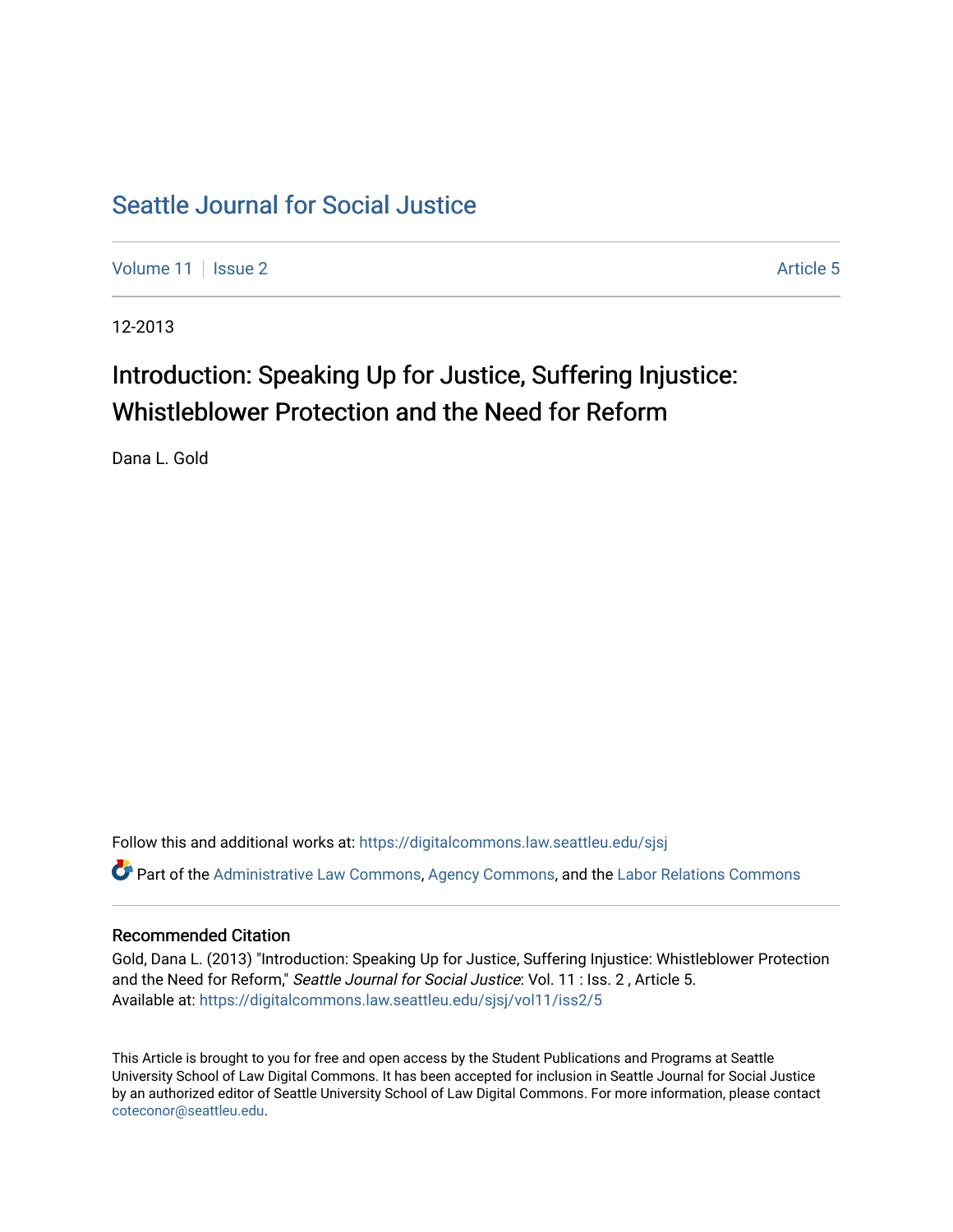## **Introduction: Speaking Up for Justice, Suffering Injustice: Whistleblower Protection and the Need for Reform**

### Dana L. Gold

The Pentagon Papers.<sup>1</sup> Enron.<sup>2</sup> Madoff's Ponzi scheme.<sup>3</sup> Pink slime in

<sup>×</sup>  Dana L. Gold is a Senior Fellow at the Government Accountability Project (GAP), the nation's leading whistleblower protection organization since 1977. She serves as an employee advocacy member of the Hanford Concerns Council. Ms. Gold is also the board chair of Hanford Challenge, a public interest organization focused on promoting safe and effective cleanup at the Hanford site by working with whistleblowers. Ms. Gold earned her BA from the College of William and Mary and her JD, cum laude, from Seattle University School of Law.

<sup>1</sup> In 1971, Daniel Ellsberg, one of the most legendary whistleblowers in US history, leaked internal documents known as the "Pentagon Papers," evidencing the Nixon administration's misrepresentations about the progress of the Vietnam War. *See* Mark Jenkins, *Ellsberg's 'Dangerous' Decision: To Tell the Truth*, NPR (Feb. 4, 2010, 7:30 PM), http://www.npr.org/templates/story/story.php?storyId=123370933&ps=rs. They were leaked to Congress and eventually to *The New York Times. Id.*<br><sup>2</sup> The fell of the Fi

The fall of the Enron corporation in late 2001 was, at the time, the largest bankruptcy in US history, followed by WorldCom in 2002 and Lehman Brothers in 2008. Shira Ovide, *MF Global: Likely Among the 10 Biggest Bankruptcies Ever*, WALL ST. J. DEAL J. (Oct. 31, 2011, 10:58 AM), http://blogs.wsj.com/deals/2011/10/31/mf-global-likelyamong-the-10-biggest-bankruptcies-ever/?mod=e2tw. Sherron Watkins, then a Vice President at Enron, alerted Enron CEO Ken Lay that, after learning of accounting irregularities, the company "might implode in a wave of accounting scandals." Sherron Watkins, *Sherron's Bio*, SHERRONWATKINS.COM, http://www.sherronwatkins.com/ sherronwatkins/Sherrons\_Bio.html (last visited Oct. 5, 2012). Watkins's warnings were correct; she testified about her whistleblowing and what she discovered before Congressional committees investigating the disaster and ultimately received numerous honors for her demonstration of workplace ethics. *Id.* <sup>3</sup>

Harry Markopolis, an independent fraud investigator, alerted the Securities and Exchange Commission (SEC) on five separate occasions between 2000 and 2008 about the largest financial fraud in history, perpetrated by Bernard Madoff. *The Man Who Figured Out Madoff's Scheme*, CBSNEWS (June 14, 2009, 8:45 PM), http://www.cbsnews.com/2100-18560\_162-4833667.html. The SEC refused to investigate Mr. Madoff despite the overwhelming evidence that Markopolis offered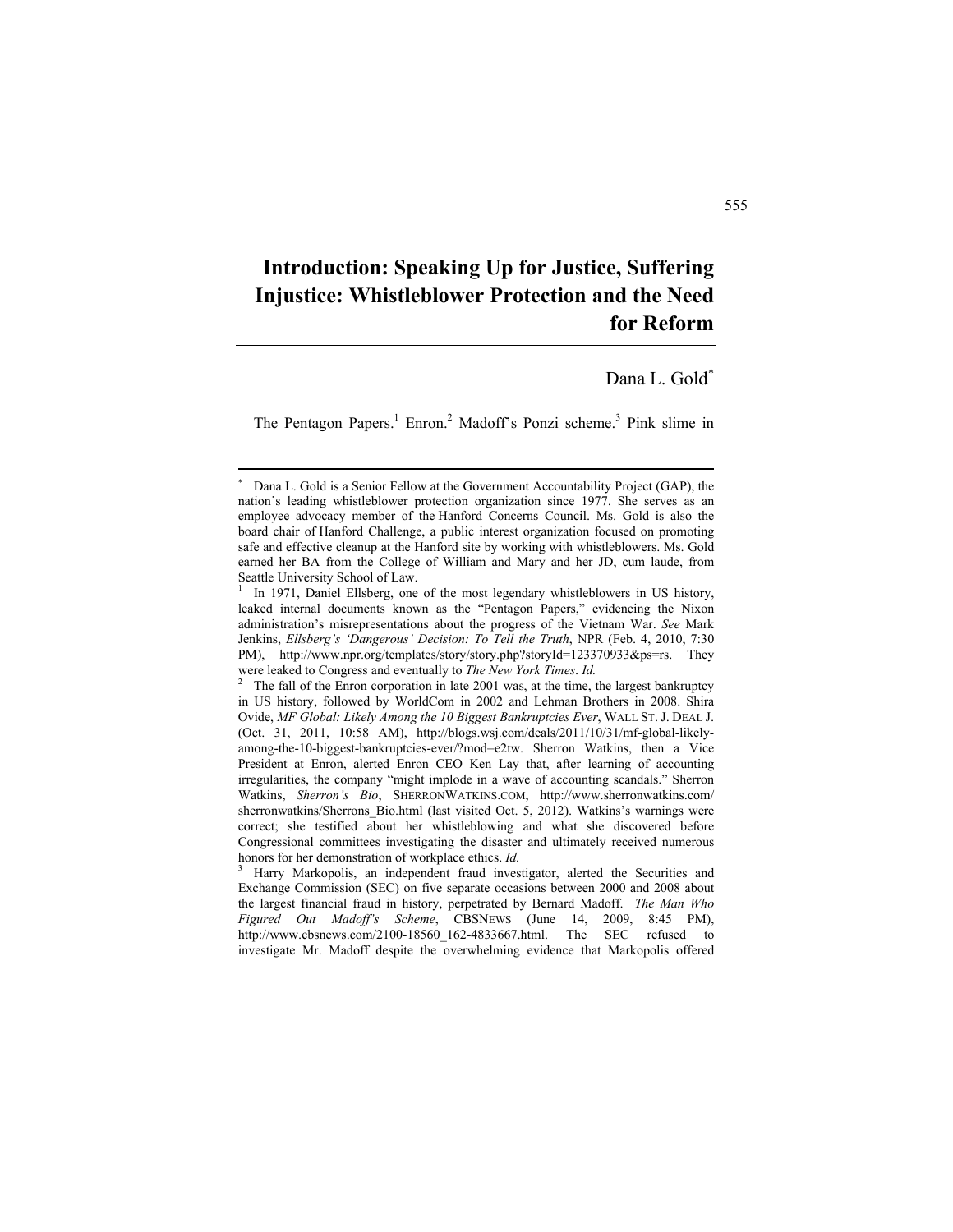ground beef.<sup>4</sup> Widespread home loan fraud.<sup>5</sup> Safety issues at the Hanford Nuclear site, the most contaminated site in North America.<sup>6</sup> Some of the most significant issues of social, environmental, and economic injustice have been brought to light and, subsequently, addressed, mitigated, or prevented because of whistleblowers.

Whistleblowers can generally be defined as employees who disclose a concern that evidences a reasonable belief of illegality, waste, fraud,

supermarkets-contains-pink-slime/ (reporting that USDA whistleblower knows 70 percent of ground beef sold contains pink slime). Hundreds of schools, grocery chains and fast-food restaurants announced in 2012 that they would discontinue using or selling BPI's "pink slime" products. *McDonald's Announces End to 'Pink Slime' in Burgers*, ABC NEWS (Feb. 1, 2012, 3:26 PM), http://abcnews.go.com/blogs/health/2012/02/01/ mcdonalds-announces-end-to-pink-slime-in-burgers/; *The Beef with "Pink Slime" Continues as Supermarkets, Schools Drop Byproduct*, CBS NEWS (Mar. 22, 2012, 2:02 PM), http://www.cbsnews.com/8301-504763\_162-57402492-10391704/the-beef-withpink-slime-continues-as-supermarkets-schools-drop-byproduct/.<br>
<sup>5</sup> Whietleblayers, Eilean Easter, fermer avecutive vice m

 Whistleblowers Eileen Foster, former executive vice president of Fraud Risk Management at Countrywide and Bank of America, and Richard Bowen, former vice president of Citigroup, both blew the whistle internally on widespread home mortgage defects and fraud that were the ultimate causes of the 2008 financial meltdown. *60 Minutes: Prosecuting Wall Street*, (CBS television broadcast Dec. 4, 2011), *available at* http://www.cbsnews.com/8301-18560\_162-57336042/prosecuting-wall-street/.

 Walter Tamosaitis, a supervising engineer at Hanford's Waste Treatment Plant, was reassigned after raising concerns about design defects of the plant that could contribute to system malfunctions that could cause nuclear reactions. Peter Eisler, *Problems Plague Cleanup at Hanford Nuclear Waste Site*, USA TODAY, Jan. 18, 2012, 11:36 AM, http://www.usatoday.com/news/nation/environment/story/2012-01-25/hanford-nuclear-

plutonium-cleanup/52622796/1. His concerns have been validated by the Department of Energy and the Defense Nuclear Facilities Safety Board, and other whistleblowers have begun to come forward with additional concerns about safety problems with the plant. *Id.*

 pointing to an elaborate Ponzi scheme, which ultimately resulted in more than \$50 billion lost from investors' accounts. *Id.* 

Kit Foshee, former director of food safety for BPI, the company that sold more than 70 percent of the ground beef consumed in the United States, blew the whistle on the company's false claims that the ammonia-treated beef, popularly referred to as "pink slime," created a safer, more nutritious product. *Where You Can Get 'Pink Slime'-Free Beef*, ABC NEWS (Mar. 9, 2012, 8:19 PM), http://abcnews.go.com/ blogs/headlines/2012/03/where-you-can-get-pink-slime-free-beef; *70 Percent of Ground Beef at Supermarkets Contains 'Pink Slime*,*'* ABC NEWS (Mar. 7, 2012, 7:52 PM), http://abcnews.go.com/blogs/headlines/2012/03/70-percent-of-ground-beef-at-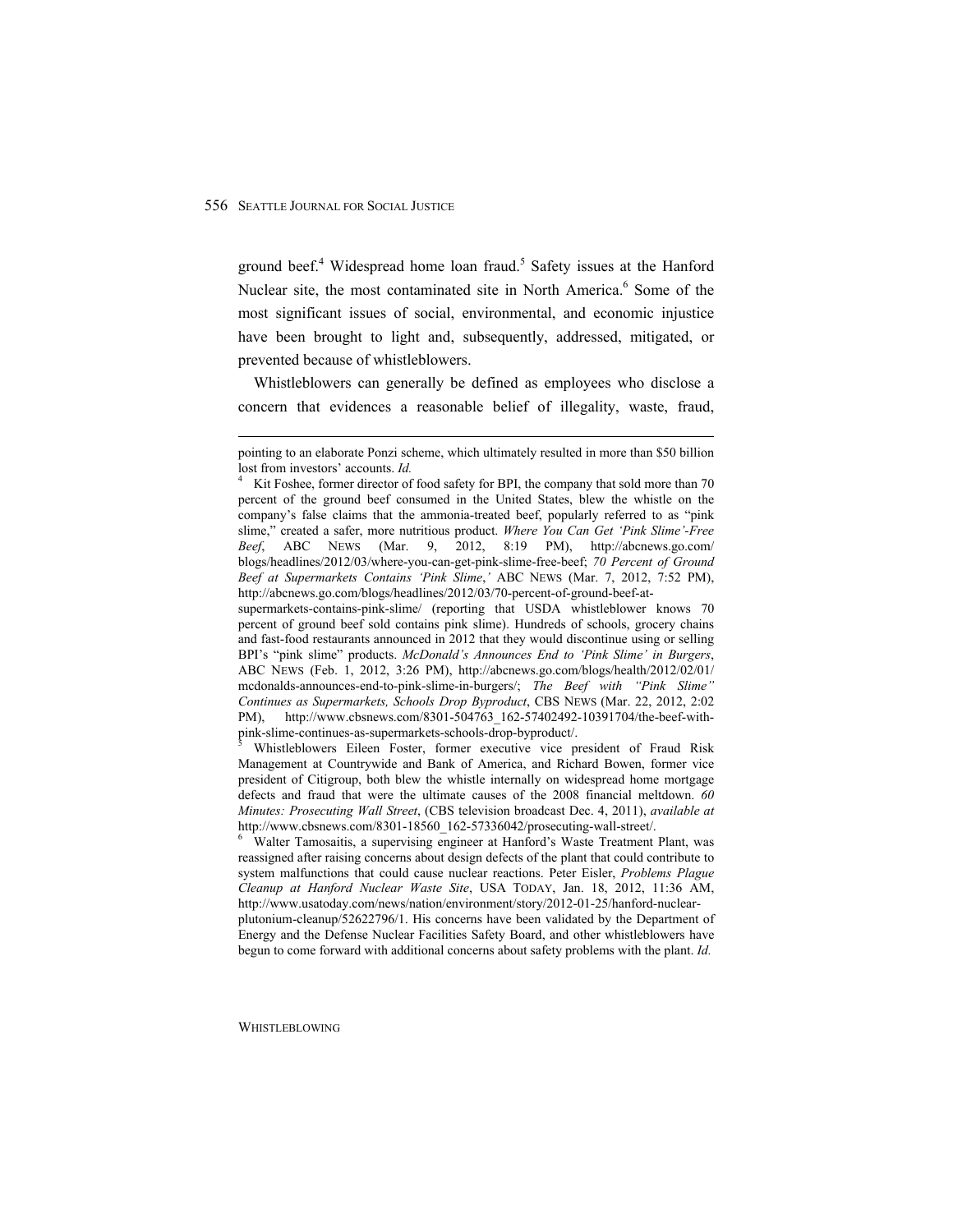mismanagement, an abuse of power, or a substantial and specific danger to health, safety, or the environment.<sup>7</sup> A whistleblower might disclose this internally—for example, to their supervisors or through an employee concerns program—or externally—for example, to a legislator, an enforcement agency, a watchdog organization, or a journalist.<sup>8</sup>

 <sup>7</sup> Many federal laws contain whistleblower protection provisions that protect employees from retaliation if they provide information about a violation, file a complaint, or testify in a proceeding resulting from enforcement of the overarching law. *See, e.g.*, Clean Air Act, 42 U.S.C. § 7622 (1977); Surface Transportation Assistance Act, 49 U.S.C. § 31105 (2007); Consumer Product Safety Improvement Act, 15 U.S.C. § 2087 (2008). More than twenty laws regulating workplace safety, airlines, environmental standards, financial reform, nuclear operations, food safety, and more are enforced by the Occupational Safety and Health Administration (OSHA). *See*, *Whistleblower Protection Program*, U.S. DEP'T OF LABOR, http://www.whistleblowers.gov/statutes\_page.html (last visited Feb. 26, 2013). Other whistleblower laws cover specific types of workers, such as federal employees, and outline the kinds of activities that are protected. *See, e.g.*, Whistleblower Protection Act, 5 U.S.C. § 2302(b)(8)(A). The Act protects:

<sup>[</sup>D]isclosure of information by an employee which the employee or applicant reasonably believes evidences (i) a violation of any law, rule or regulation, or (ii) gross mismanagement, a gross waste of funds, an abuse of authority, or a substantial and specific danger to public health or safety, if such disclosure is not specifically prohibited by law and if such information is not specifically required by Executive order to be kept secret in the interest of national defense or the conduct of foreign affairs.

*Id.* 

<sup>8</sup> As I will explain in this article, whistleblower protection law is made up of a patchwork of legal protections that are found in nearly sixty federal statutes (not to mention state statutes and common law). *See* TOM DEVINE & TAREK F. MAASSARANI, THE CORPORATE WHISTLEBLOWER'S SURVIVAL GUIDE 247–50 (2011). Some laws protect many types of disclosures, both to internal management as well as to outside enforcement agencies and to the press. *See, e.g.*, Energy Reorganization Act, 42 U.S.C. § 5851(a)(1) (2005); *see also In Re* Joe Gutierrez, ARB Case No. 99-116, 2002 WL 31662915 (Dep't of Labor. Nov. 13, 2002) (final admin. Review) (holding that raising health and safety concerns about issues at the Los Alamos National Laboratory in internal reports, to Department of Energy officials, the newspaper, members of Congress, and a citizen group were all considered protected activity under the ERA). Other laws specifically define to whom a whistleblower can make disclosures to receive protection from retaliation. *See, e.g.*, Department of Defense Authorization Act, 10 U.S.C. § 2409 (2008) ("[A] Member of Congress, a representative of a committee of Congress, an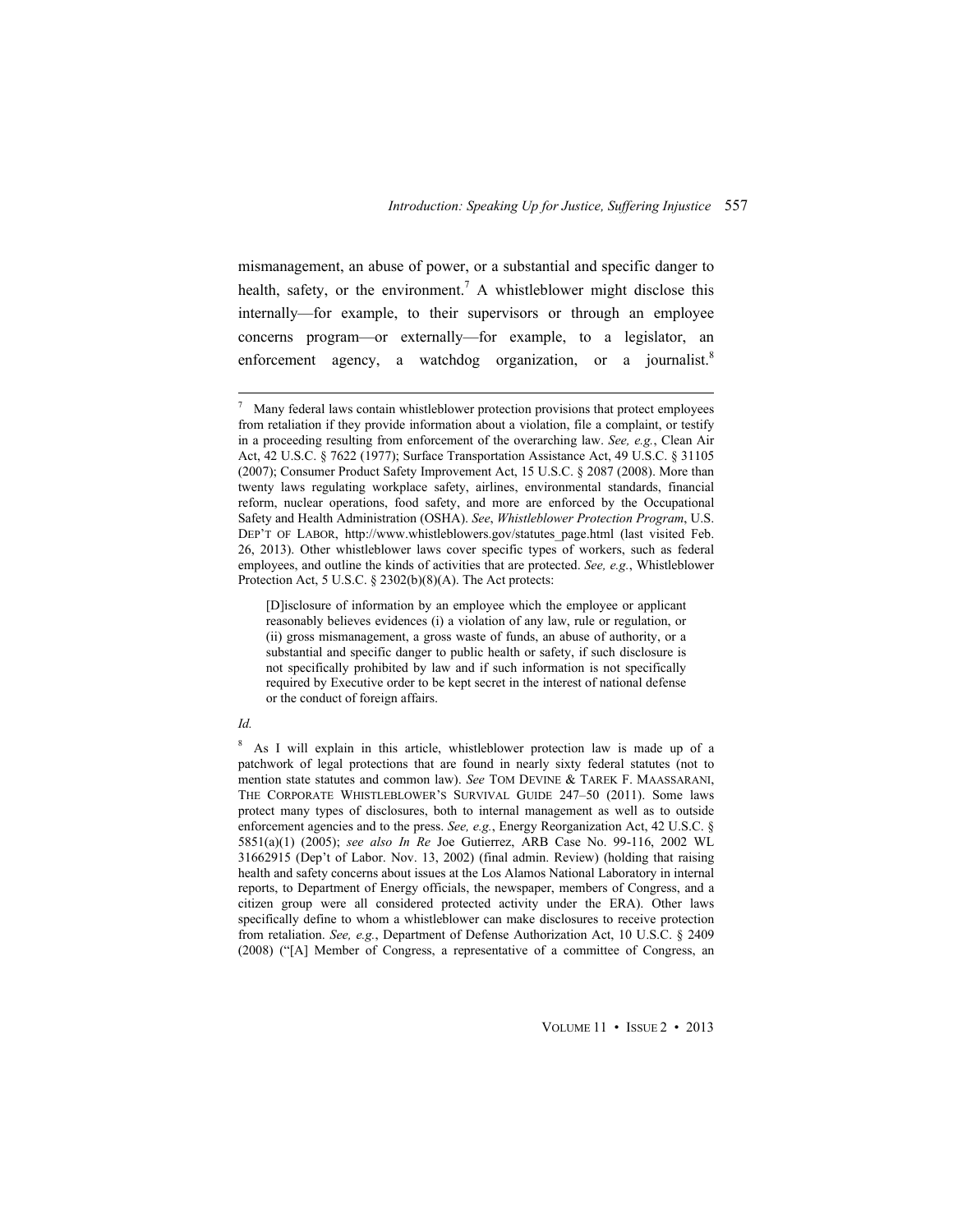Whistleblowers promote corporate and government accountability by being the first line of defense against wrongdoing, and, as such, are one of the most effective and powerful tools for protecting the public interest.

Unfortunately, employees who raise serious concerns about institutional wrongdoing do not typically receive bonuses, promotions, or other expressions of gratitude for bringing issues to light. Instead, whistleblowers disclose issues at great risk to their professional and personal lives. Frequently, and predictably, employers respond to employees who identify problems with various forms of retaliation; for example, whistleblowers can face overt hostility, accusations of poor performance and being a poor "team player," stripping of responsibility, and transfer to undesirable office locations (and, thus, denial of access to more information about wrongdoing), harassment by or isolation from coworkers, and even termination. The whistleblower is treated as the problem instead of the wrongdoing that he or she has reported.<sup>9</sup>

A legitimate fear of retaliation is one of the leading reasons employees stay silent, coupled with a belief that nothing will be done to address the problems that they identify.<sup>10</sup> Add to these barriers the complex societal perceptions of whistleblowers: we look down on "snitches," "squealers," "troublemakers," and "tattletales," but we condemn just as strongly those

Inspector General, the Government Accountability Office, a Department of Defense employee responsible for contract oversight or management, or an authorized official of an agency or the Department of Justice.").

<sup>9</sup> DEVINE & MAASSARANI, *supra* note 8, at 16; ETHICS RES. CTR., RETALIATION: WHEN WHISTLEBLOWERS BECOME VICTIMS: A SUPPLEMENTAL REPORT OF THE 2011 NATIONAL BUSINESS ETHICS SURVEY 18–23 (2011), *available at*  http://www.ethics.org/nbes/files/RetaliationFinal.pdf [hereinafter ERC RETALIATION REPORT]. 10 ETHICS RES. CTR., INSIDE THE MIND OF A WHISTLEBLOWER: A SUPPLEMENTAL

REPORT OF THE 2011 NATIONAL BUSINESS ETHICS SURVEY 4 (2012), *available at*  http://www.ethics.org/nbes/files/reportingFinal.pdf.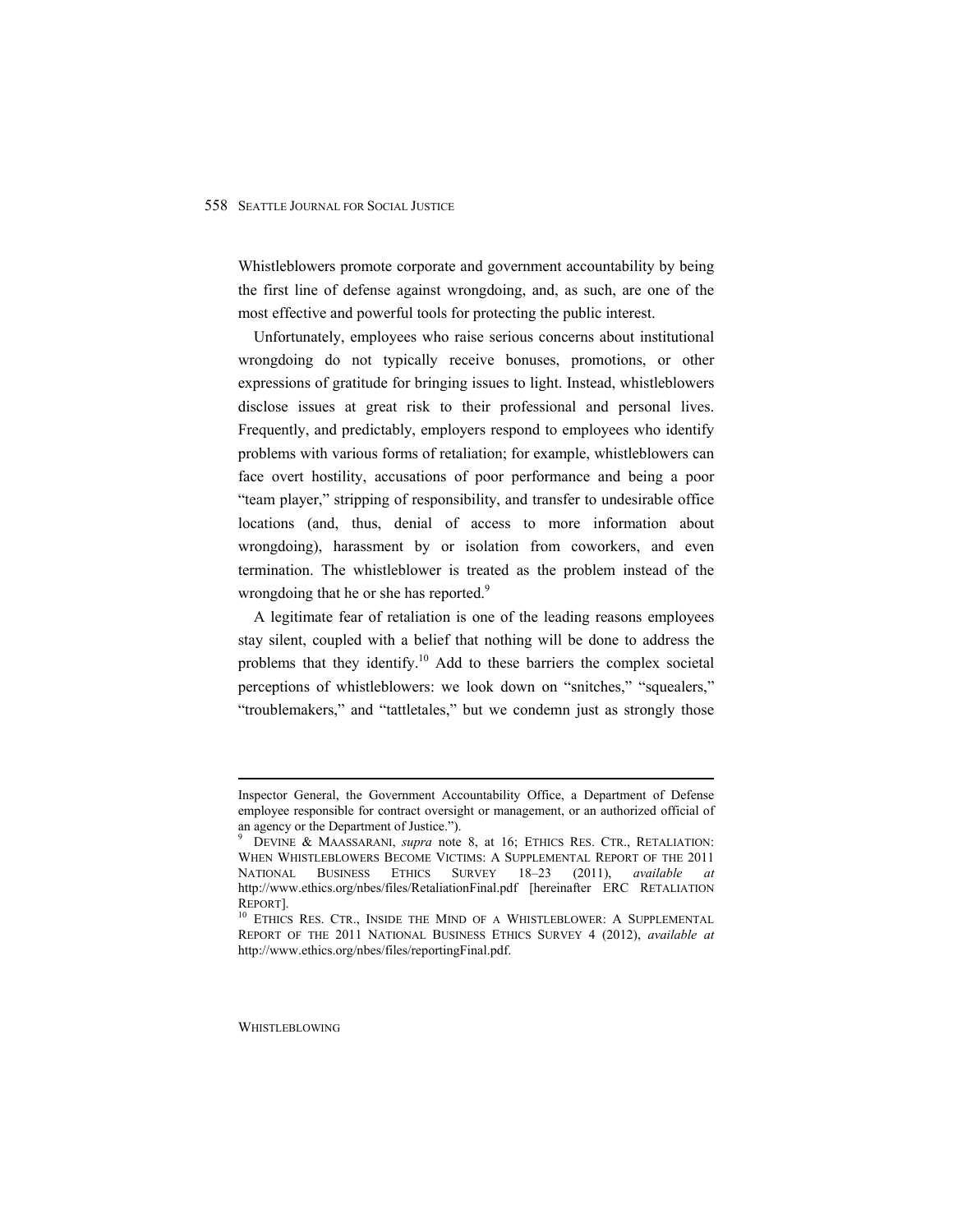who "don't want to get involved" or who "look the other way."<sup>11</sup> We simultaneously believe in the right to privacy and the public's right to know. Whistleblowers are painted as disloyal and self-interested, and are also lauded as courageous, everyday heroes. The pressures to stay silent are real, as are the risks of speaking up—for every Sherron Watkins, Colleen Rowley, and Cynthia Cooper heralded as *Time Magazine*'s Persons of the Year in 2002,<sup>12</sup> hundreds of other employees receive no public validation or support for their contribution to justice, and, instead, suffer professional, financial, psychological, and personal trauma that affects them and their families and from which it can take years to recover.<sup>13</sup>

Despite the undeniably important role that whistleblowers play in service of promoting justice and accountability, the legal protections that exist to support employees of conscience largely fail to either encourage employees to serve as enforcement mechanisms for existing laws or to protect them if they suffer retaliation for raising concerns. Unlike protected classes of citizens against whom discrimination based on inherent characteristics, such as race, sex, national origin, or religion, is prohibited by the Civil Rights

 11 DEVINE & MAASSARANI, *supra* note 8, at 10; Lilanthi Ravishankar, *Encouraging Internal Whistleblowing in Organizations*, SANTA CLARA UNIV. (2003), http://www.scu.edu/ethics/publications/submitted/whistleblowing.html (describing whistleblowers as "snitches" and "saviors.").

<sup>&</sup>lt;sup>12</sup> Richard Lacayo & Amanda Ripley, *Persons of the Year 2002: The Whistleblowers*,<br>TIME (Dec. 30, 2002), http://www.time.com/time/magazine/article/ (Dec. 30, 2002), http://www.time.com/time/magazine/article/ 0,9171,1003998,00.html.

<sup>&</sup>lt;sup>13</sup> According to a 2011 study published by the Ethics Resource Center, more than one in five employees who observe and report misconduct perceive retaliation after raising concerns, including verbal abuse from managers and coworkers, being excluded from decision making, physical harm, harassment online and at home, demotions, reduced hours, and termination. *See* ERC RETALIATION REPORT, *supra* note 9, at 2, 18–23; *see also* C. FRED ALFORD, WHISTLEBLOWERS: BROKEN LIVES AND ORGANIZATIONAL POWER 18–20 (2001) (finding that most whistleblowers get fired, fail to get their jobs back, and have difficulty finding other work in their fields, and that many lose their houses, their families break apart, suffer from depression, or go bankrupt).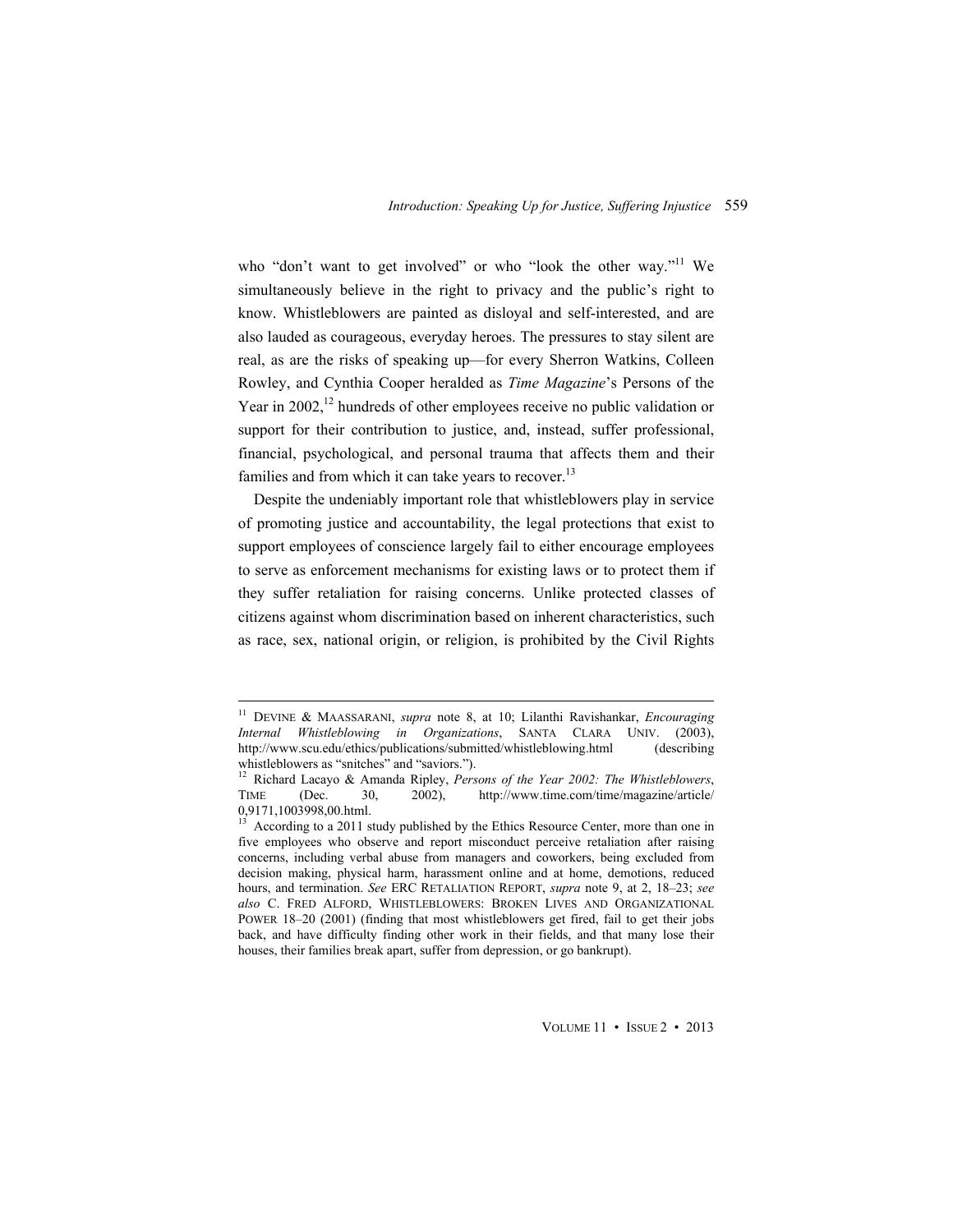Act, $^{14}$  whistleblowers receive no such blanket protection, even though the action prompting the discrimination directly benefits the public interest. The legal regime that protects whistleblowers is instead a patchwork of federal, state, and local laws with holes through which it is too easy to fall.

 On the federal level alone, there are nearly sixty statutes that contain provisions intended to protect and provide redress for whistleblowers.<sup>15</sup> Similarly, each state offers different statutory and common law protections for whistleblowers, with some offering robust protections and others offering almost none at all.<sup>16</sup> Determining whether any sort of legal protection exists requires a complex analysis of factors including, but not limited to, (1) the nature of the information the whistleblower wishes to or did disclose; (2) whether the whistleblower is a public or private employee; (3) how and to whom the disclosure was made; (4) the nature of the retaliation suffered by the whistleblower; (5) where the employee resides; and (6) when the employee became aware of any adverse actions taken against him or her for blowing the whistle (statutes of limitations can range from thirty days to three years or more depending on the applicable law).<sup>17</sup> This patchwork of protections makes whistleblower law an amalgamation of many legal disciplines, including employment law, constitutional law, environmental law, national security law, administrative law, consumer law, corporate law, financial law, tort law, and contract law: a fascinating area for both practitioners and scholars, but a confusing and vulnerable landscape for whistleblowers.

There is a growing body of interdisciplinary scholarship dedicated to whistleblowing as it is increasingly recognized as a critical tool for

<sup>&</sup>lt;sup>14</sup> Civil Rights Act of 1964, Pub. L. No. 88-352, 78 Stat. 241 (codified as amended in scattered sections of 2 U.S.C., 28 U.S.C., and 42 U.S.C.).

DEVINE & MASSARANI, *supra* note 8, at 247–50 (listing federal statutes containing corporate whistleblower provisions).

<sup>&</sup>lt;sup>16</sup> MARCIA P. MICELI ET AL., WHISTLEBLOWING IN ORGANIZATIONS 160–62 (2008). <sup>17</sup> *Id.* at 161.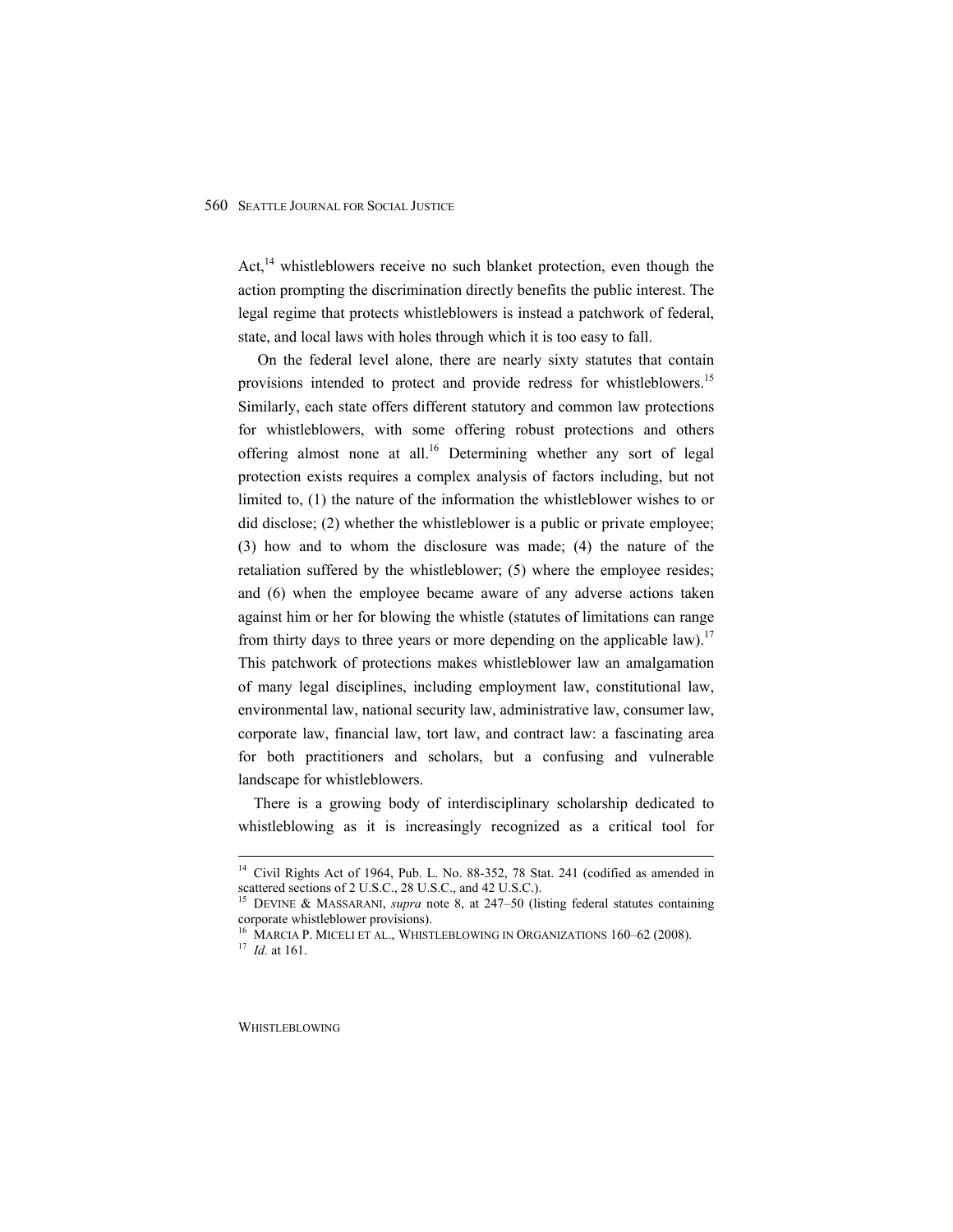promoting corporate and government accountability, but one which current legal structures, for the most part, inadequately support. Professor Terry Dworkin, one of the leading legal scholars in the United States on the subject of whistleblowing,<sup>18</sup> organized an academic conference at Seattle University School of Law on March 23–24, 2012, involving members of the International Academic Research Network who meet regularly to collaborate and exchange ideas on whistleblowing laws and practice.<sup>19</sup> The articles in this cluster come out of that conference and, taken together, highlight some of the weaknesses in the legal framework for dealing with whistleblowing, while also offering practical prescriptions and alternatives for more effective ways to address the need for more robust protection of employees who speak up about wrongdoing they witness in the workplace.

Professor Dworkin and Professor A.J. Brown, a prominent expert on whistleblowing from Australia,<sup>20</sup> offer an analysis and critique of US and Australian whistleblower protection laws in their article, *The Money or the Media? Lessons from Contrasting Developments in US and Australian Whistleblowing Laws*. 21 They note that the US model of whistleblower protection has historically focused on an "anti-retaliation" model of justice, which offers a remedy to whistleblowers who suffer reprisal for raising concerns, but fails to create safe mechanisms to address the actual wrongdoing through internal channels or to incentivize employee disclosures.<sup>22</sup> More recent legislation in the United States, specifically the

<sup>&</sup>lt;sup>18</sup> Experts and Speakers Faculty Profile: *Terry Morehead Dworkin*, IND. UNIV. NEWS ROOM, http://newsinfo.iu.edu/sb/page/normal/64.html (last visited Feb. 27, 2013).

<sup>&</sup>lt;sup>19</sup> Law School Hosts International Academic Whistleblower Conference, SEATTLE UNIV.<br>SCH. OF LAW (Mar. 1, 2012), http://www.law.seattleu.edu/x10920.xml.

<sup>&</sup>lt;sup>20</sup> See Professor A.J. Brown, GRIFFITH UNIV. LAW SCH., http://www.griffith.edu.au/ criminology-law/griffith-law-school/staff/a-j-brown (last visited Feb. 27, 2013). 21 Terry M. Dworkin & A.J. Brown, *The Money or the Media? Lessons from Contrasting* 

*Developments in US and Australian Whistleblowing Laws*, 11 SEATTLE J. FOR SOC. JUST. 653.

<sup>22</sup> *Id.*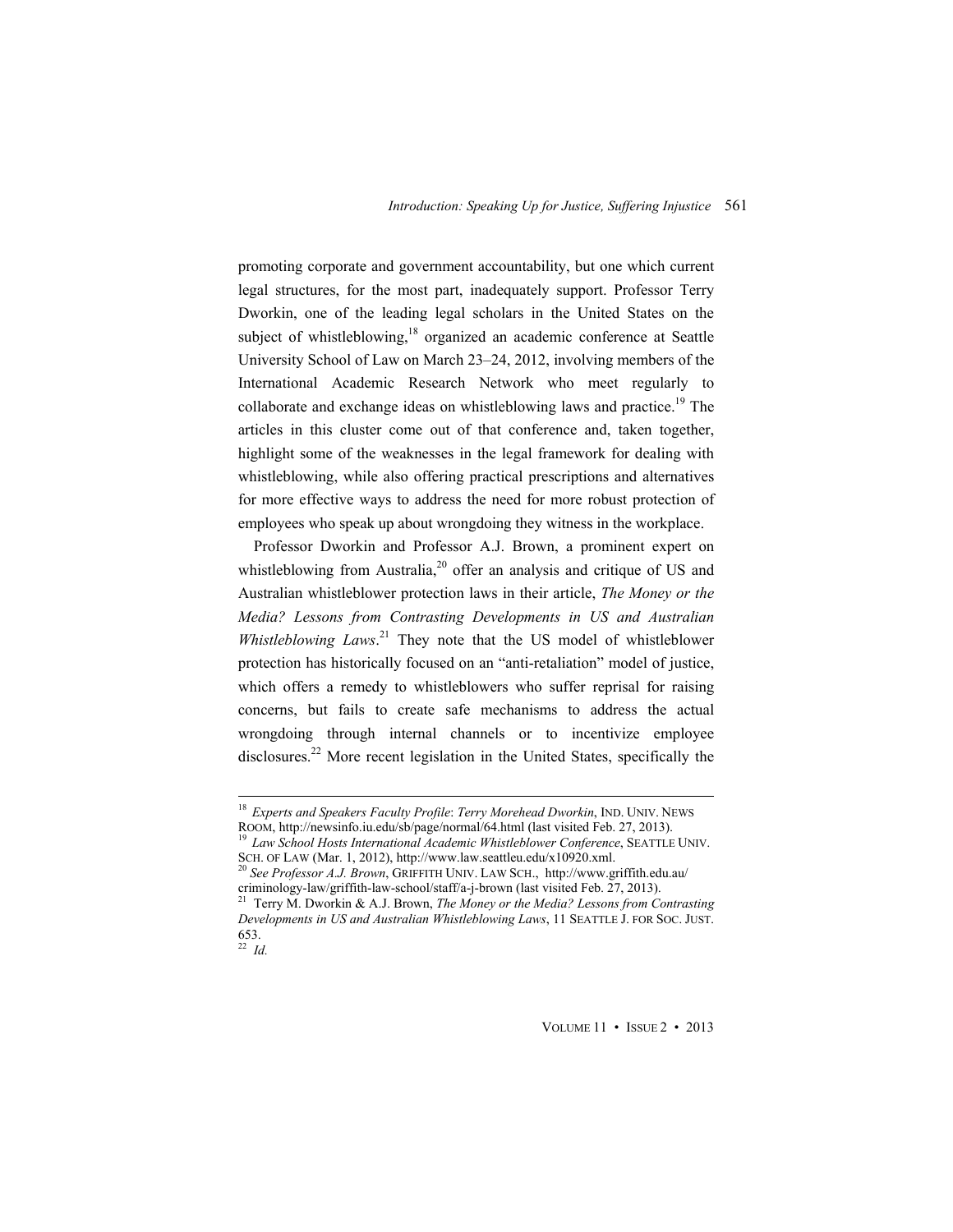financial reform laws of the Sarbanes-Oxley Act of 2002 (SOX) and the Dodd-Frank Wall Street Reform and Consumer Protection Act of 2010 (Dodd-Frank), has taken a more proactive approach by offering, on the one hand, *structural reforms* that facilitate internal disclosures about financial problems (e.g., anonymous hotlines, ethics codes, whistleblower procedures, and corporate board audit committees), $^{23}$  and, on the other, a *reward model* that promotes disclosure of fraud by giving whistleblowers a percentage of the amount recovered by the Securities and Exchange Commission upon successful prosecution of civil or criminal actions.<sup>24</sup>

According to Dworkin and Brown, Australia has, by all accounts, been woefully unsuccessful in enacting meaningful whistleblower protection provisions in the public sector (and even less successful in the private sector) through either anti-retaliation or structural models of legislation; bounty or reward models have never been introduced.<sup>25</sup> However, recent court decisions have recognized disclosures to the media as part of "best practice" whistleblowing laws for public employees, noting that whistleblowers should be entitled to protection for disclosures to the press after reasonable efforts to deal with the issues internally, or if such avenues would be impractical or involve significant risk of retaliation.<sup>26</sup> Australia's

<sup>&</sup>lt;sup>23</sup> These types of structural reforms were all included in the Sarbanes-Oxley Act of 2002, Pub. L. No. 107-204, 116 Stat. 800 (codified in scattered sections of 11 U.S.C., 15 U.S.C., 18 U.S.C., 28 U.S.C., and 29 U.S.C.).

<sup>&</sup>lt;sup>24</sup> Dodd-Frank Wall Street Reform and Consumer Protection Act, Pub. L. No. 111-203, § 922, 124 Stat. 1376 (2010) (current version at 15 U.S.C. § 78u-6 (2010)). This "bounty" or "reward" model is inspired by the success of the False Claims Act, 31 U.S.C. §§ 3729– 3733 (1988), which, like the Dodd-Frank law, contains not only a reward provision that incentivizes disclosure of fraud, but also a separate anti-retaliation provision that is similar to the more traditional whistleblower protection laws that are embedded in various pieces of environmental, consumer protection, public health and safety, and other areas of legislation. *See* 31 U.S.C. § 3730(h) (False Claims Act anti-retaliation provision); 15 U.S.C. § 78u-6(h) (Dodd-Frank anti-retaliation provision).<br><sup>25</sup> Dworkin & Brown, *supra* note 21.<br><sup>26</sup> *Id*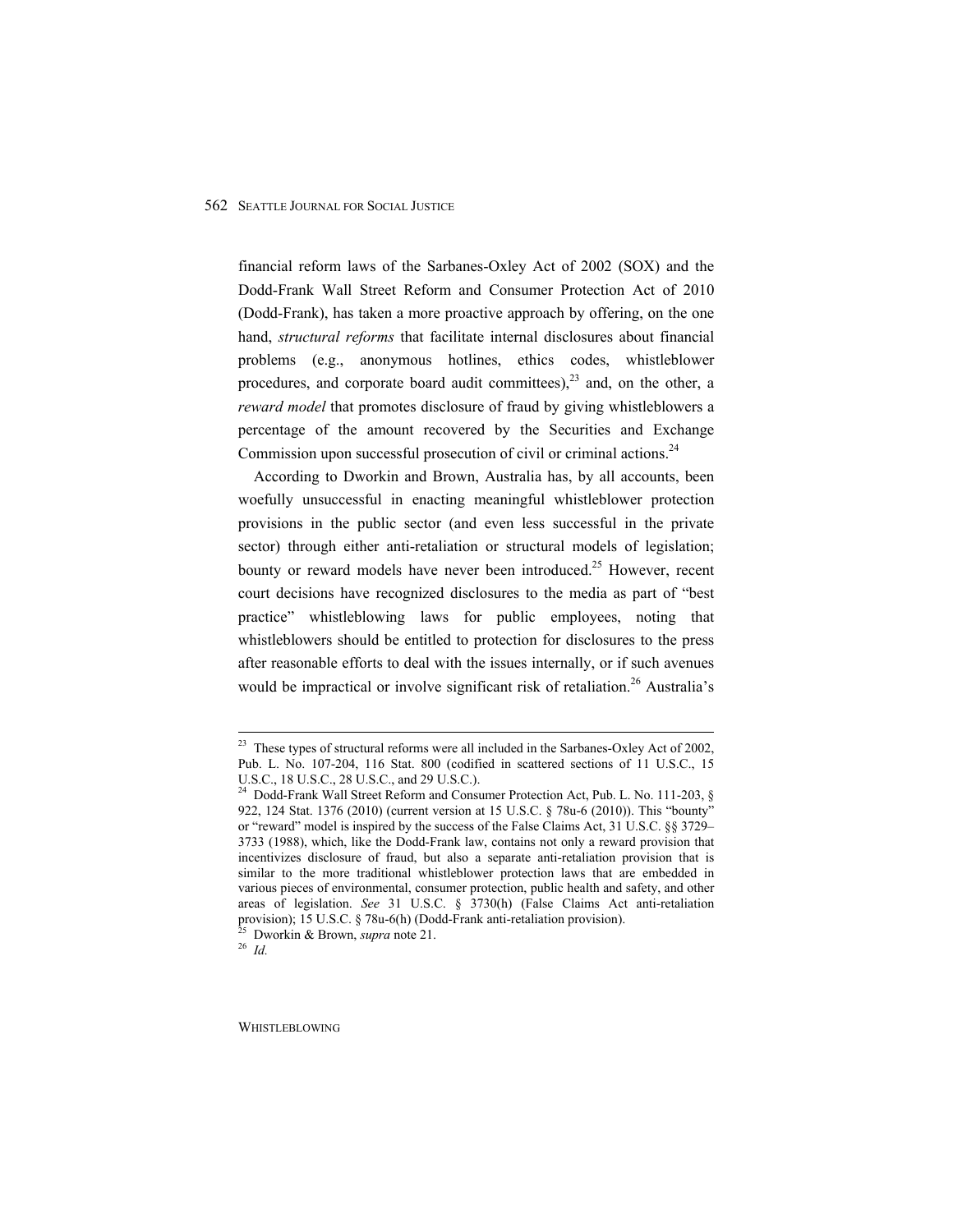acknowledgment that promoting the integrity of public institutions is achieved most effectively through media attention on problems *and* whistleblower protection is an important reform that compensates for the country's lack of an equivalent to the US constitutional protection of free speech.<sup>27</sup>

Dworkin and Brown, recognizing the strengths and weaknesses of the legislative and judicial interpretations of protections afforded to whistleblowers, recommend that truly effective whistleblower laws, which would promote institutional accountability while protecting employees who raise concerns, demand an approach that integrates anti-retaliation, structural, reward, and media-disclosure models.<sup>28</sup> The new Dodd-Frank legislation attempts to integrate at least three of the four possible legislative models that encourage and protect whistleblowers, but it is limited to concerns relating to the financial sector.<sup>29</sup> While fraud has enormous implications for taxpayers and for the market stability on which so much of the world's financial systems depend, as we have seen in the most recent financial crisis, there remain other areas where structural, reward, and media-disclosure models of whistleblower laws would be equally valuable in promoting accountability, such as food integrity, environmental protection, and nuclear safety. One would hope that with continued corporate wrongdoing and political corruption occurring in an increasingly global marketplace, lawmakers will begin to introduce more comprehensive and effective whistleblower protection mechanisms that integrate the most successful elements described by Dworkin and Brown in order to promote legal compliance, mitigate problems before they escalate, and create safer conditions for employees who raise concerns in the workplace.

The patchwork of incomplete legal protections analyzed by Professors

 <sup>27</sup> *Id.*  $\frac{27}{28}$  *Id.* 

<sup>29</sup> *Id.*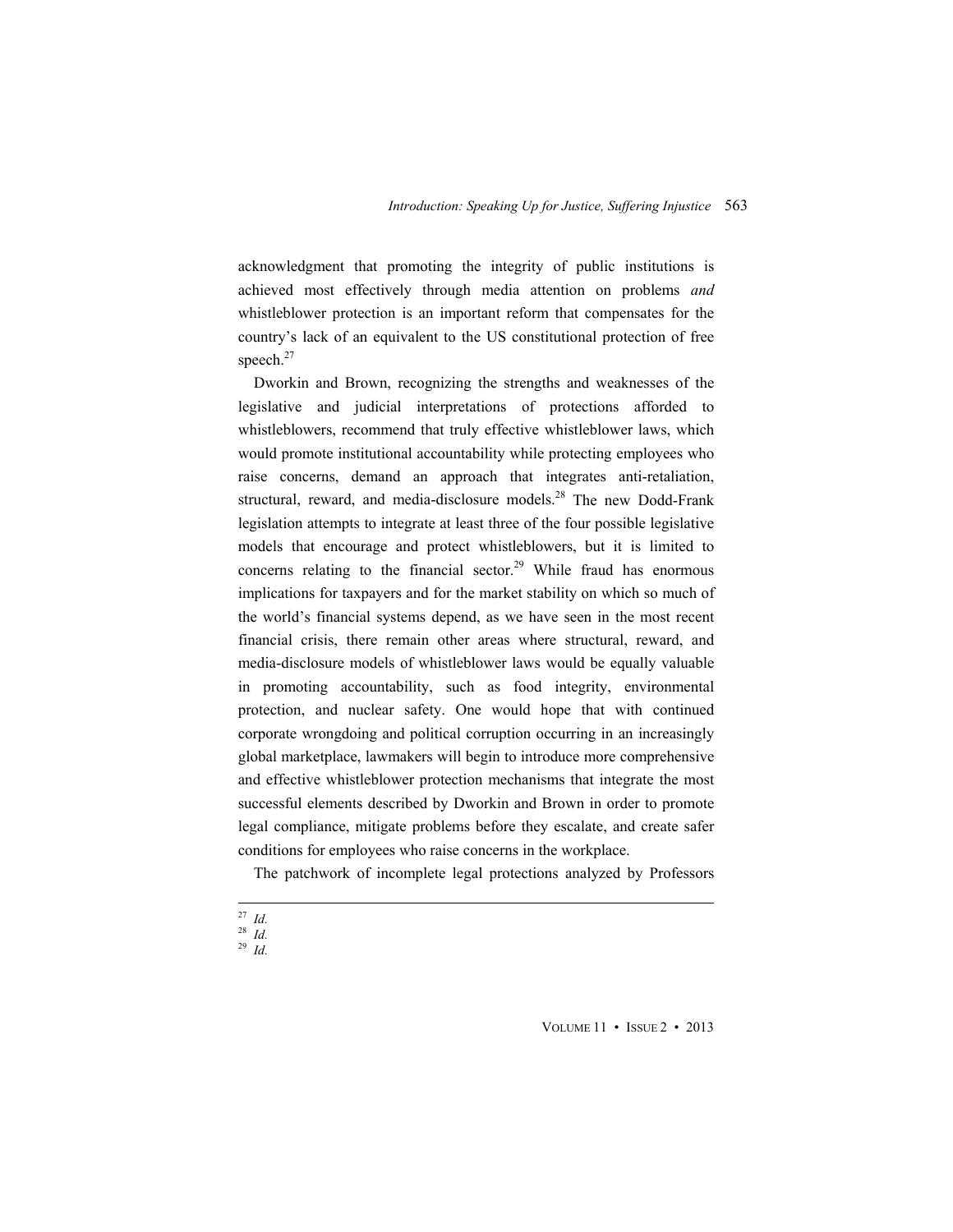Dworkin and Brown all originate in rights that, for the most part, are exercised through adjudicatory actions. In their articles, authors Angela Day and Professor Jonathan Brock discuss how alternative dispute resolution, rather than adjudication, may be uniquely effective in addressing both retaliation concerns as well as the underlying concerns raised by an employee in the context of whistleblowing. Both authors discuss the example of the Hanford Concerns Council (the Council), a unique alternative dispute resolution forum that resolves whistleblower disputes at the Hanford Nuclear Site, which has a long history of employees suffering reprisal for raising serious concerns about worker safety and environmental risks.30

Angela Day, in her article, *To Mediate or Adjudicate? An Alternative for Resolving Whistleblower Disputes as the Hanford Nuclear Site*, discusses some of the potential outcomes associated with a disputant's choice of either a traditional third-party, judicialized dispute resolution system (i.e., adjudication) or a consensual form of dispute resolution (e.g., mediation). She makes a strong case that consensual, non-adjudicatory resolution of issues offers such valuable potential outcomes as, (1) *greater control* of the resolution by using the parties' local knowledge, accounting for the parties' mutual interests, and defining appropriate solutions for the situation; (2) *lower costs* for participants; (3) the *development of trust* through working mutually toward resolution, boding well for improving future work relationships and resolving disputes; (4) *greater legitimacy* of outcomes due to joint settlement of issues; and (5) *sustainable outcomes* likely to be implemented rather than appealed. $31$ 

 <sup>30</sup> *See* HANFORD CONCERNS COUNCIL, www.hanfordconcernscouncil.org (last visited Oct. 5, 2012). In the interest of full disclosure, I currently serve on the Hanford Concerns Council as an employee advocate member, and can speak from direct experience to its operations.

<sup>31</sup> Angela Day, *To Mediate or Adjudicate? An Alternative for Resolving Whistleblower Disputes as the Hanford Nuclear Site*, 11 SEATTLE J. FOR SOC. JUST. 617.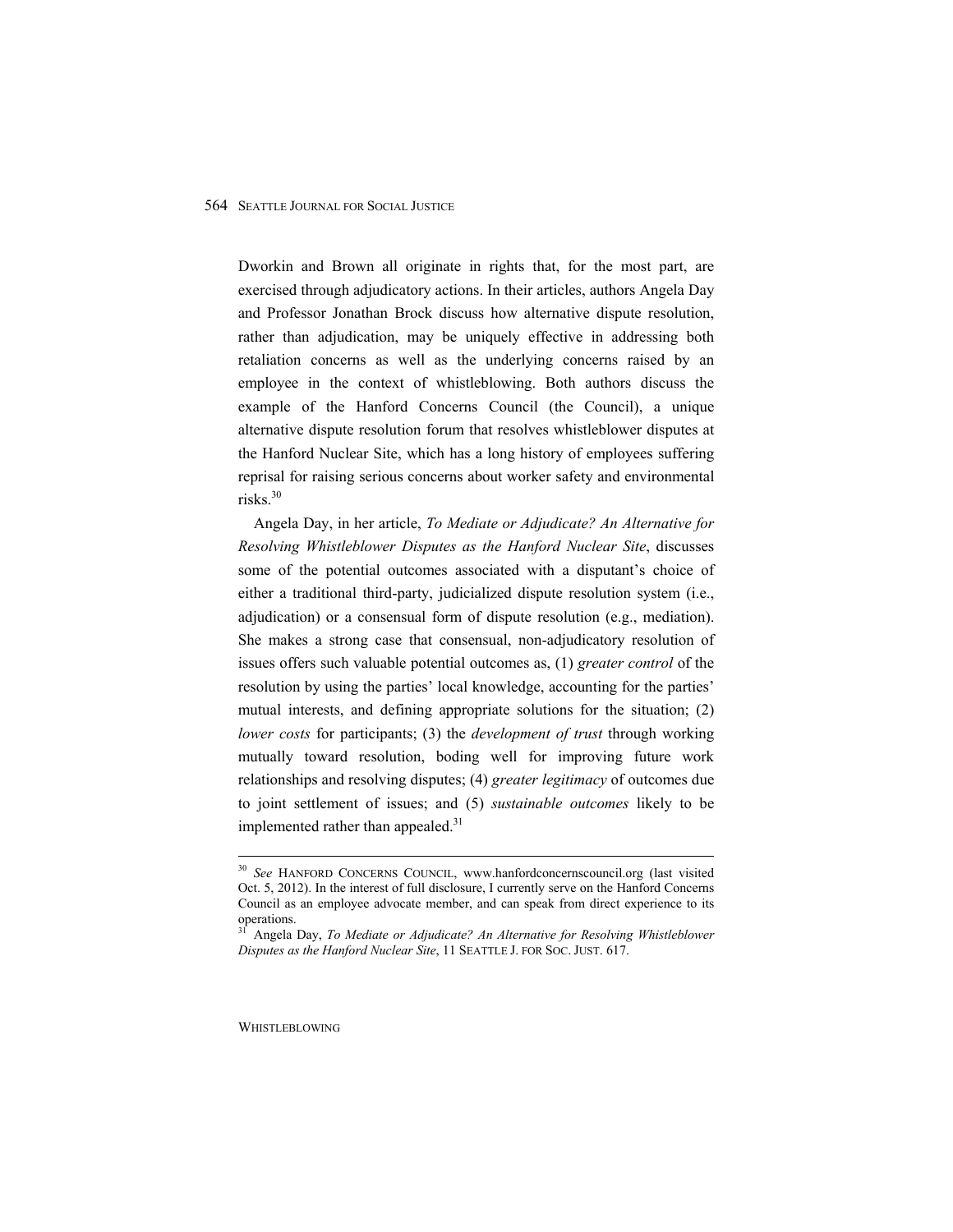These five factors are particularly relevant considerations in the context of whistleblowing disputes, which Day highlights through reference to the Hanford Concerns Council and which Brock expands upon in his contribution, *Filling the Holes in Whistleblower Protection Systems: Lessons from the Hanford Council Experience*. <sup>32</sup> The Council, which has operated (in two incarnations) over a period of sixteen years, is a unique mediation system that offers an avenue for employees of companies that have elected to participate in the Council to seek redress for alleged reprisal for having raised concerns related to workplace and environmental safety and health.<sup>33</sup> The Council is non-adversarial and its proceedings are bound by the confidentiality rules applicable to mediations in Washington State.<sup>34</sup> It is made up of members who serve the roles of employee advocates, company representatives, and neutrals who, together, make a recommendation for "full, fair and final resolution" by consensus after engaging in significant independent assessment of the issues raised by the employee.<sup>35</sup> The employee may choose to accept the Council's recommendation or pursue other options; the member company President is committed by the Council charter to presumptively implement the Council's recommendation if accepted by the employee. $36$  The Council has successfully resolved 100 percent of the cases it has accepted; while some of the cases have involved a monetary award as part of the settlement, most

<sup>&</sup>lt;sup>32</sup> Jonathan Brock, *Filling the Holes in Whistleblower Protection Systems: Lessons from the Hanford Council Experience, 11 SEATTLE J. FOR SOC. JUST. 573.* 

<sup>&</sup>lt;sup>33</sup> Hanford Concerns Council Charter, HANFORD CONCERNS COUNCIL § 1.1 (June 1, 2008), *available at http://hanfordconcernscouncil.org/download/council charter.pdf.* 

<sup>&</sup>lt;sup>34</sup> *Id.* at § 5.6.<br><sup>35</sup> *Id.* § 1.1.1 (Roles and scope); §4.2 (Membership); *see also 2010 Progress Report*,<br>HANFORD CONCERNS COUNCIL 5–6 (2010). *available at* CONCERNS COUNCIL 5–6 (2010), *available at* http://hanfordconcernscouncil.org/download/report\_progressreport2010.pdf.

<sup>36</sup> *See Bringing Concerns to the Council, Typical Steps*, HANFORD CONCERNS COUNCIL, http://www.hanfordconcernscouncil.org/doc/bring\_steps.htm (last visited Oct. 5, 2012); *see also Hanford Concerns Council Charter*, *supra* note 233, § 2.6.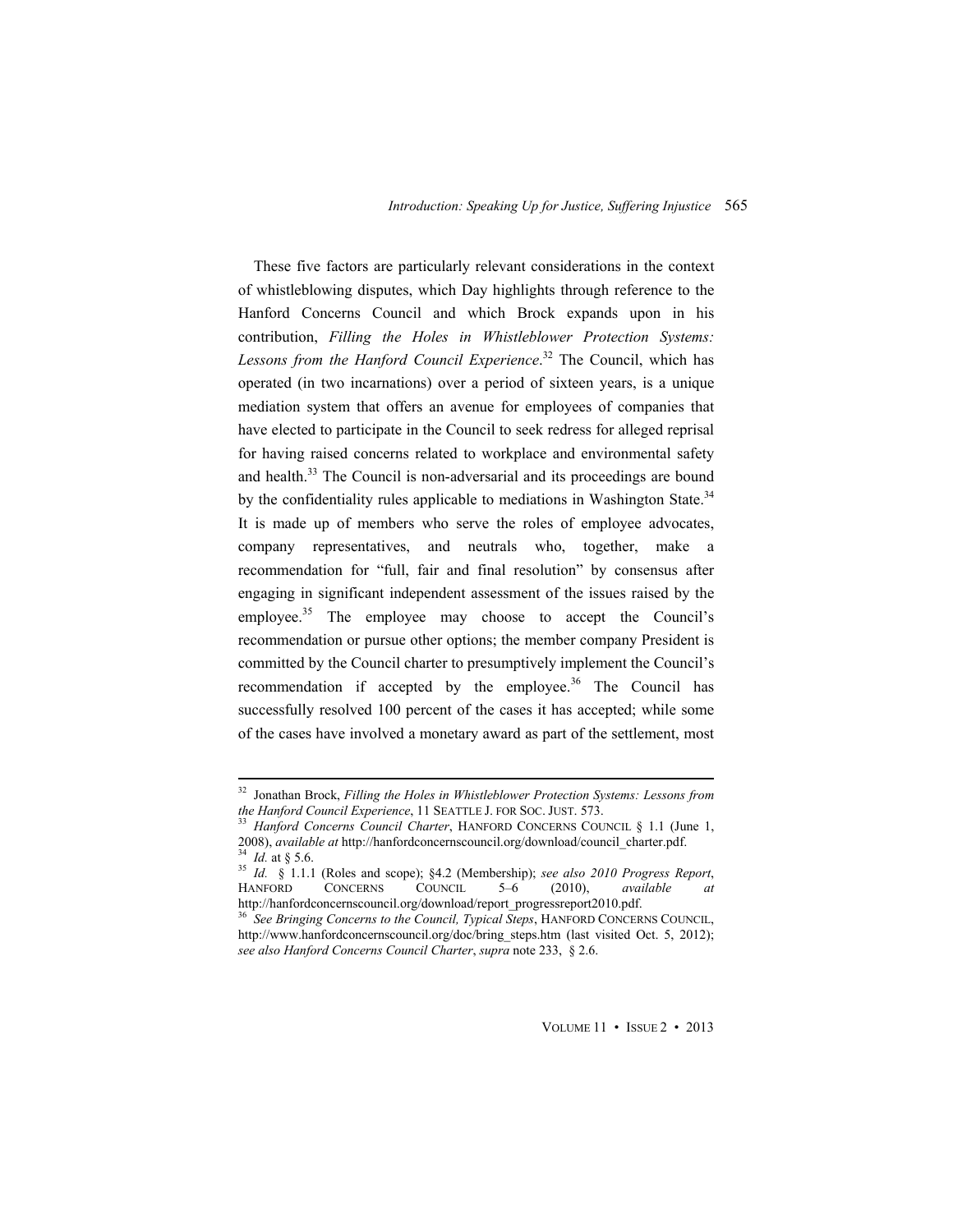cases have included such remedies as addressing the safety concerns raised by the employee and creating system improvements, restoring an employee's career path and improving workplace relationships, and instituting training on a safe and reprisal-free work environment.<sup>37</sup>

Hanford presents an ideal environment in which a unique dispute resolution system like the Council can succeed because of several factors: active public interest organizations engaging in oversight at the nuclear site, a pattern of reprisal against employees who have spoken out about serious safety and environmental problems, adverse media coverage, protracted litigation, congressional investigations, and its function of performing highly regulated, urgent, and dangerous nuclear cleanup work by government contractors.

Professor Brock identifies numerous weaknesses embedded in current legislative options, such as those described by Professors Dworkin and Brown, that undermine the objectives of protecting and encouraging employees to identify serious concerns. Some of these weaknesses include the following:

- No mechanisms to address the substantive issues prompting the whistleblower's claim of retaliation.
- Fault-finding focus of adjudication creates defensiveness and precludes discussion to address and solve issues.
- Limited to no protection for employees during processes, exacerbating potential financial insecurity, emotional stress, and workplace conflict.
- Lack of confidentiality in processes contributes to employee vulnerability and unwillingness of employer to engage in candid discussions to learn from situation and reach constructive resolutions.

 37 Brock, *supra* note 32*.*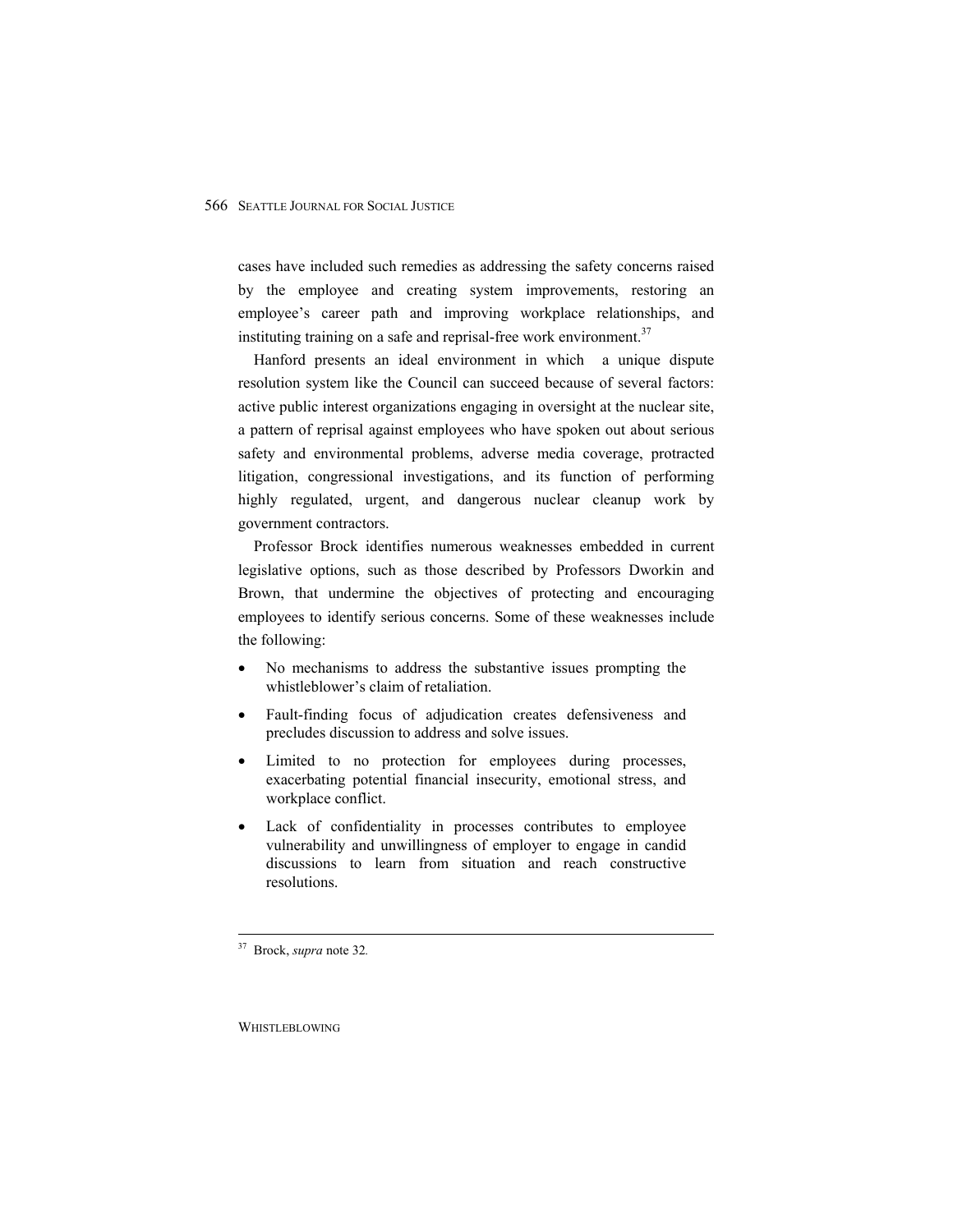- Perception that third-party programs are biased and lack objectivity (e.g., internal employee concerns programs perceived as management tool by employees; government agencies perceived as biased against employers).
- Adjudicated solutions not stable because win/lose system encourages appeals, defensiveness, and ongoing conflict.<sup>38</sup>

As Brock argues in his article, and consistent with Day's analysis of the beneficial factors of mediation, alternatives like the Council or other alternative dispute resolution forums are uniquely positioned to fill the gaps in the current legislative patchwork of whistleblower protection laws and, more importantly, to resolve real problems with legal compliance or potential harm posed by government and corporate institutions that are identified by the whistleblowers. The Hanford Concerns Council process specifically, and alternative dispute resolution options more generally, can address these weaknesses that are endemic to adjudication and that are exponential in the context of whistleblower disputes. For instance, mediation can create more equal bargaining power between an employee and an employer in order for both to contribute their knowledge of the institution's unique culture and challenges towards a creative solution that can address underlying problems and promote workplace norms that support raising concerns.<sup>39</sup>

Similarly, the costs of alternative dispute resolution are lower for both the employee and the employer.<sup>40</sup> For whistleblowers, many of whom suffer termination, the costs of adjudication can be prohibitive, with cases taking many years to ultimately resolve.<sup>41</sup> For employers, the costs can be significant, too, including not only expensive litigation costs but also adverse media attention and reputational threat, government investigations,

<sup>38</sup> *Id.*

<sup>41</sup> *Id.*

<sup>39</sup> Day, *supra* note 31. 40 *Id.*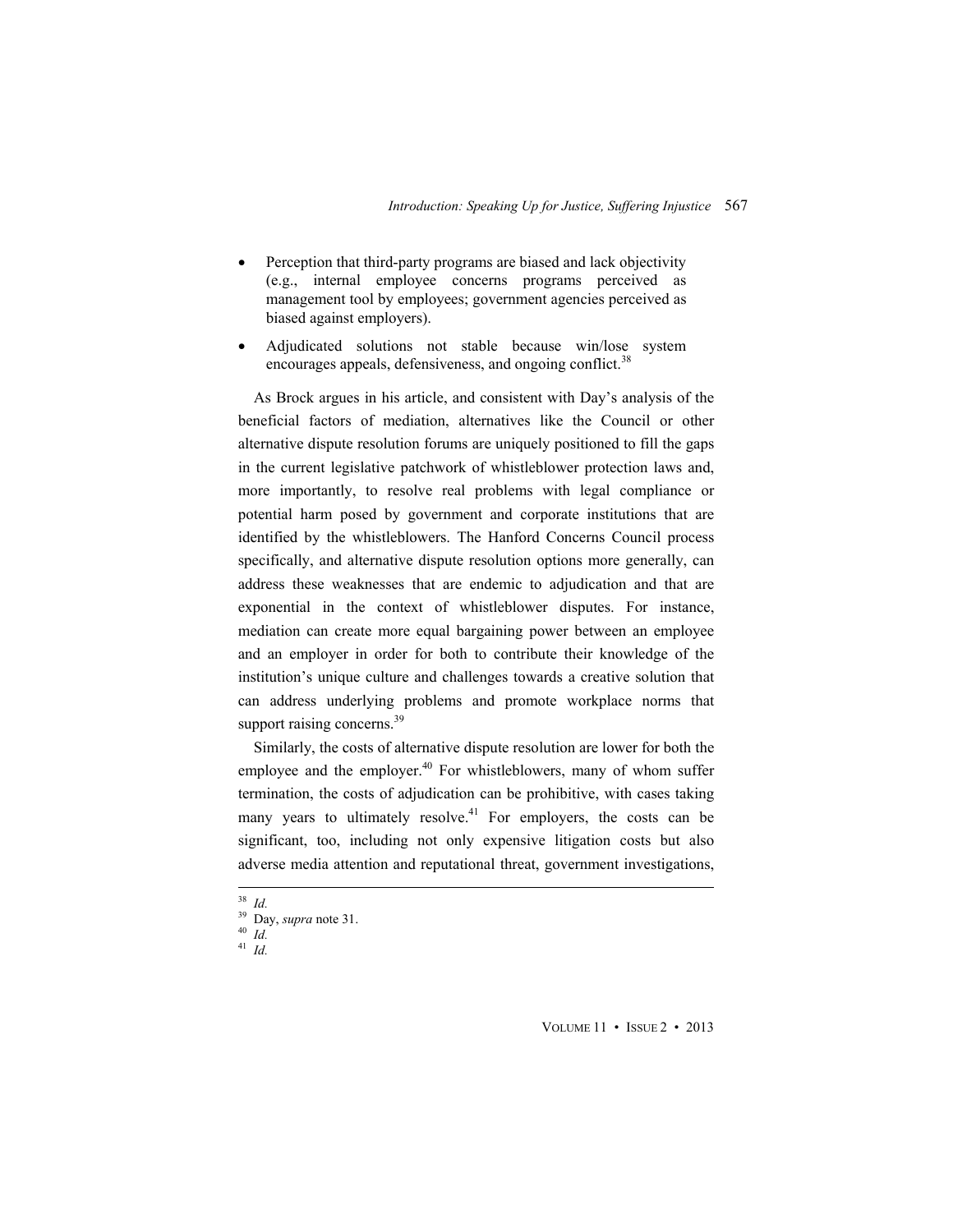costs of compliance, workplace disruption, and a chilled work environment with low employee morale.<sup>42</sup> Resolving a dispute more quickly and creatively out of the public eye can be invaluable to both parties.

Trust is typically phenomenally low in whistleblower cases; often, whistleblowers have high trust in their employers before raising a concern, and then experience a sense of betrayal and surprise when their disclosures are met with reprisal rather than having the issues addressed.<sup>43</sup> The employer, in turn, has low trust in the employee as someone willing to expose problems that can cause embarrassment, costs, and potential liability; this is the general motivation for retaliation.<sup>44</sup> Mediation, unlike adjudication, can create a forum that humanizes rather than demonizes both the employee and employer, thus creating room to see other perspectives and even create conditions for rehabilitating a valuable employee back into the workplace with improved conditions for other workers and better opportunities for the company to improve compliance.<sup>45</sup>

Both Brock and Day discuss the value a mediated resolution contributes to legitimacy of a final resolution. For instance, if a judge orders a whistleblower back in to the workplace after years of expensive, acrimonious litigation, neither the employee nor the employer would expect that reentry to be comfortable or simple. If, however, both parties come to a mutual agreement about the terms of settlement, that resolution would have

 <sup>42</sup> *Id.* (citing Jonathan Brock, *Full and Fair Resolution of Whistleblower Issues: The Hanford Joint Council for Resolving Employee Concerns, A Pilot ADR Approach*, 51 ADMIN. L. REV. 497, 501, 525 (1999)). 43 ERC RETALIATION REPORT, *supra* note 9, at 2, 12–13 (2011) (reporting the surprising

conclusion that employees who feel greater support for raising concerns in a culture purportedly committed to ethics actually suffered a greater incidence of retaliation than other employees).

<sup>44</sup> MICELI ET AL., *supra* note 16, at 111–14 (noting that predictors for retaliation include the seriousness and type of wrongdoing upon which the employee has blown the whistle, which can lead to embarrassment for the organization as well as "fines, negative publicity, increased regulation, or even criminal prosecution").

<sup>45</sup> *See* Brock, *supra* note 32.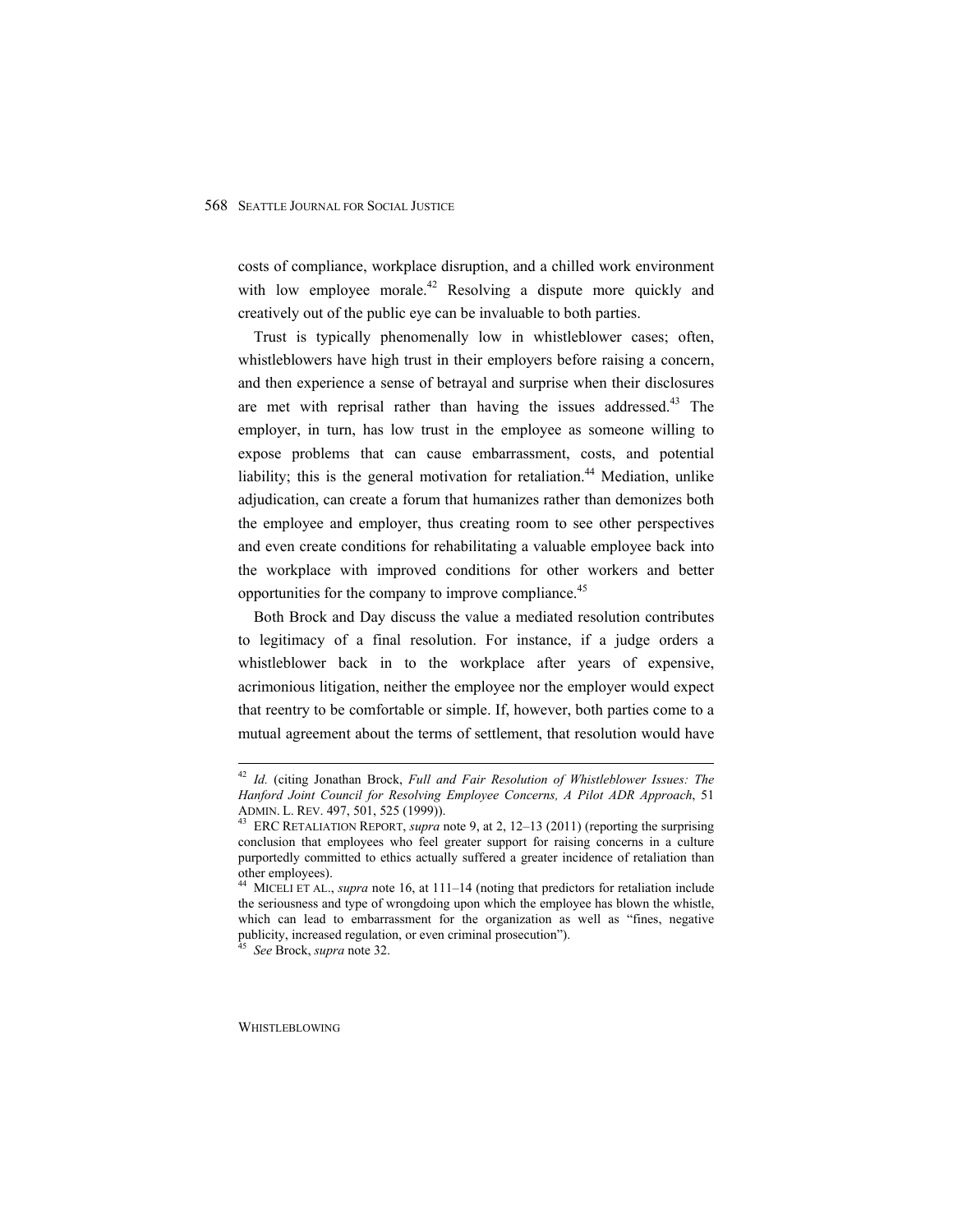legitimacy in the eyes not only of both parties, but also others in the workplace as well as external stakeholders (including regulators and watchdog groups) with interest in the inherently public-interest based dispute. $46$ 

Notably, the element of confidentiality, stressed by Brock as a factor that can contribute to successful resolution in a mediation context, can also potentially undermine the legitimacy of a resolution. While it can indeed be a critical motivator of employers to engage in the mediation process, as well as offer comfort to employees who fear the stigma of being a "whistleblower" even when they have become one, confidential proceedings and settlements can create a degree of opaqueness to the other stakeholders concerned about the issues who, not knowing the final terms of a consensus-based resolution, may question whether the underlying substantive issues and workplace conflicts have been adequately addressed.<sup>47</sup> Regulators, other employees and managers, and public interest organizations, deeply invested in the concerns raised by the whistleblower and in the expectations for how issues should be raised and addressed in the future, are compelled to trust a resolution of issues that has inherent public interest implications but that is reached and finalized in a black box.

Despite the value alternative dispute resolution creates by offering a more effective means to deal with both the personnel and substantive problems at issue in a typical whistleblower complaint, there are situations where it can be important to adjudicate concerns in court. Publicly litigated claims can

<sup>&</sup>lt;sup>46</sup> See Day, *supra* note 31.<br><sup>47</sup> In fact, to address the risks posed by confidentiality and to ensure the legitimacy of a confidentially negotiated settlement of a whistleblower claim, filed under one of the several whistleblower statutes under Department of Labor jurisdiction, the regulations require that all settlements must include written terms that address the alleged retaliation, specify the relief, and address the employer's effort to alleviate the chilling effect of retaliation of whistleblowers on the remaining employees before they can be approved. *See* U.S. DEP'T OF LABOR, WHISTLEBLOWER INVESTIGATIONS MANUAL Ch. 6, § IV (A)(3) (2003), *available at* http://www.osha.gov/OshDoc/Directive\_pdf/DIS\_0-0\_9.pdf.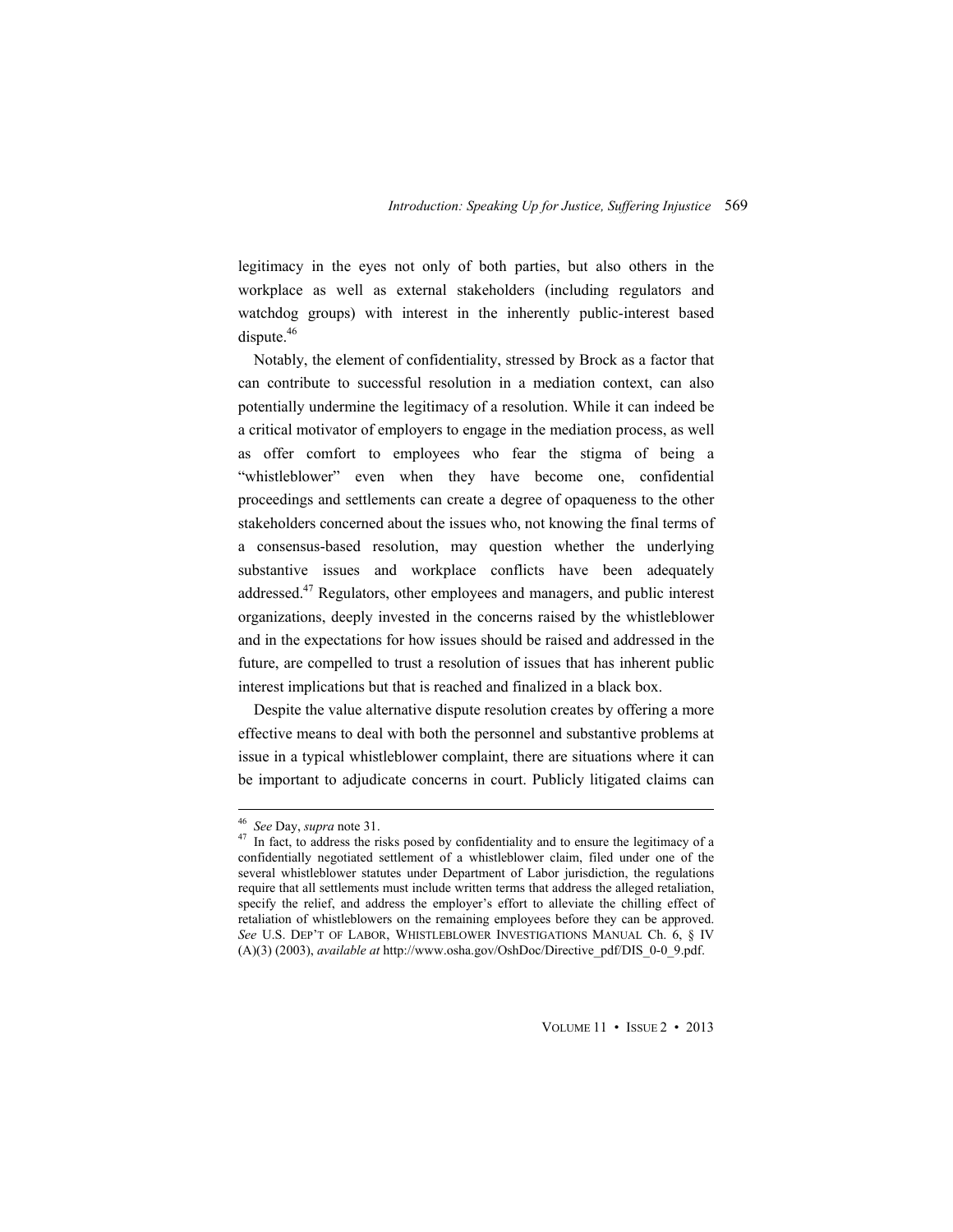generate valuable media attention on the compelling human interest stories of employees who suffered reprisal for speaking up about issues that affect the public interest. Impact litigation and media exposure can do several important things, including send powerful messages to corporate and government institutions about the consequences of failing to listen to whistleblowers; educate the public, including workers and managers, about the importance of raising concerns in the workplace free of reprisal; and drive legislative reforms that improve gaps in whistleblower protection and create greater accountability in areas that pose risk to the public interest.<sup>48</sup>

While there are some benefits to adjudicating disputes without the blanket of confidentiality, two other factors identified by Day and Brock recommend mediation over adjudication. The element of sustainability over the long-term is particularly important in the context of a whistleblower dispute.49 Whistleblower litigation can take years, with multiple appeals from both sides.<sup>50</sup> Employees are frequently motivated by a sense of injustice and a need for vindication, and employers are often motivated by wanting to justify their employment decisions and even to send a message to the existing workforce about the consequences of blowing the whistle.<sup>51</sup>

<sup>&</sup>lt;sup>48</sup> For example, the Food Safety Modernization Act, which included new whistleblower protection provisions as well as food safety improvements, was passed in 2011 in part because of E.coli contamination in peanuts that killed at least nine people and sickened hundreds. The disclosures of whistleblower Kenneth Kendrick, former assistant manager at the at the Peanut Corporation of America (PCA) plant in Texas, prompted the largest food recall in US history and was a driver behind the new legislation. *See* Steve Karnowski, *New Food Safety Law Contains Little-Noticed Whistleblower Protection*, HUFFINGTON POST (Feb. 11, 2011, 3:09 AM), http://www.huffingtonpost.com/2011/02/ 11/food-safety-law-protects-whistleblowers\_n\_821989.html.<br><sup>49</sup> Day, *supra* note 31.

<sup>&</sup>lt;sup>50</sup> Id. (describing Hanford whistleblower case that involved multiple appeals before and after a jury trial, resolving eleven years after the original retaliation claim was filed); DEVINE & MAASSARANI, *supra* note 8, at 161 (explaining that the typical process for resolving whistleblower claim through federal administrative procedures involves at least two or three years for an initial decision, not including appeals). 51 Brock, *supra* note 32.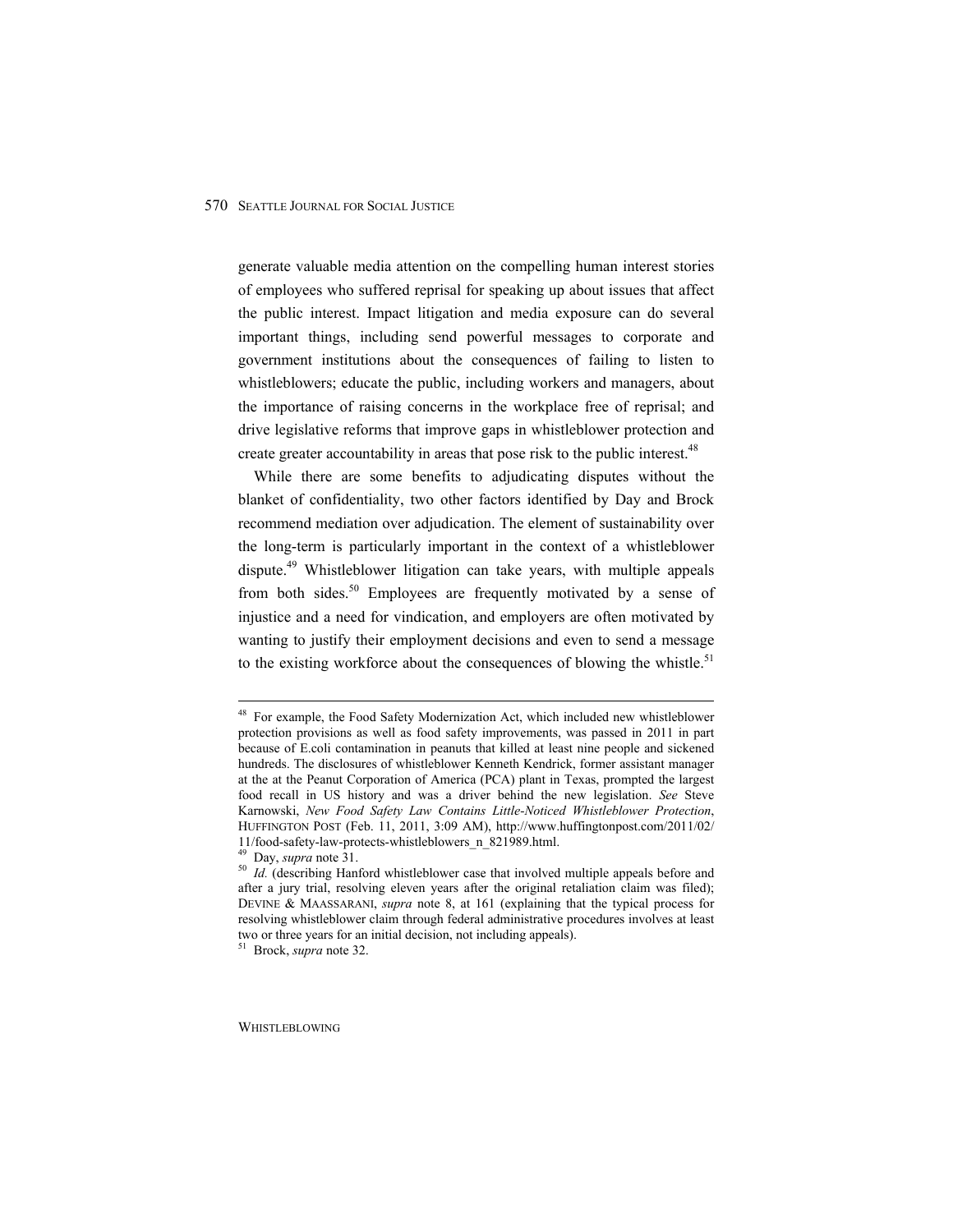A consensus-based solution speaks to both parties' desire for finality and closure and creates a high level of investment in sustaining the resolution.

The aspect of a mediated resolution of whistleblower issues perhaps most worth highlighting is the creativity the process affords for reaching a complex, appropriate, and forward-looking resolution that can offer an individual employment remedy, improve the workplace culture for addressing problems raised by employees, and address the underlying substantive concerns to mitigate and prevent noncompliance or unsafe practices. Outside of the reward provisions of the Dodd-Frank financial reform legislation and False Claims Act that are rooted in identifying and combating fraud, litigation is largely limited to an anti-retaliation model focused on an employment remedy that utterly fails to consider the problems disclosed by the whistleblower.<sup>52</sup> The settlements reached through the Hanford Concerns Council process are great examples of creative resolutions that have restored employees to meaningful work with trust in management's commitment to a safe, reprisal-free workplace while also recommending structural improvements to safety processes and systems to support future compliance with safe practices and legal requirements.<sup>53</sup> Almost any whistleblower dispute involving serious matters of public concern—food and drug safety, environmental issues, fraud, police misconduct, human rights—could, through a more creative, consensusbased approach to resolution, become a powerful instrument for employee protection, institutional accountability, and preventing harm to the public interest.

Together, the articles in this cluster highlight the limitations of the current legal framework in addressing the complex and unique issues presented by whistleblowing. Dworkin and Brown offer a legislative

 52 MICELI ET AL., *supra* note 16, at 154. 53 Brock, *supra* note 32; DEVINE & MAASSARANI, *supra* note 8, at 205–06.